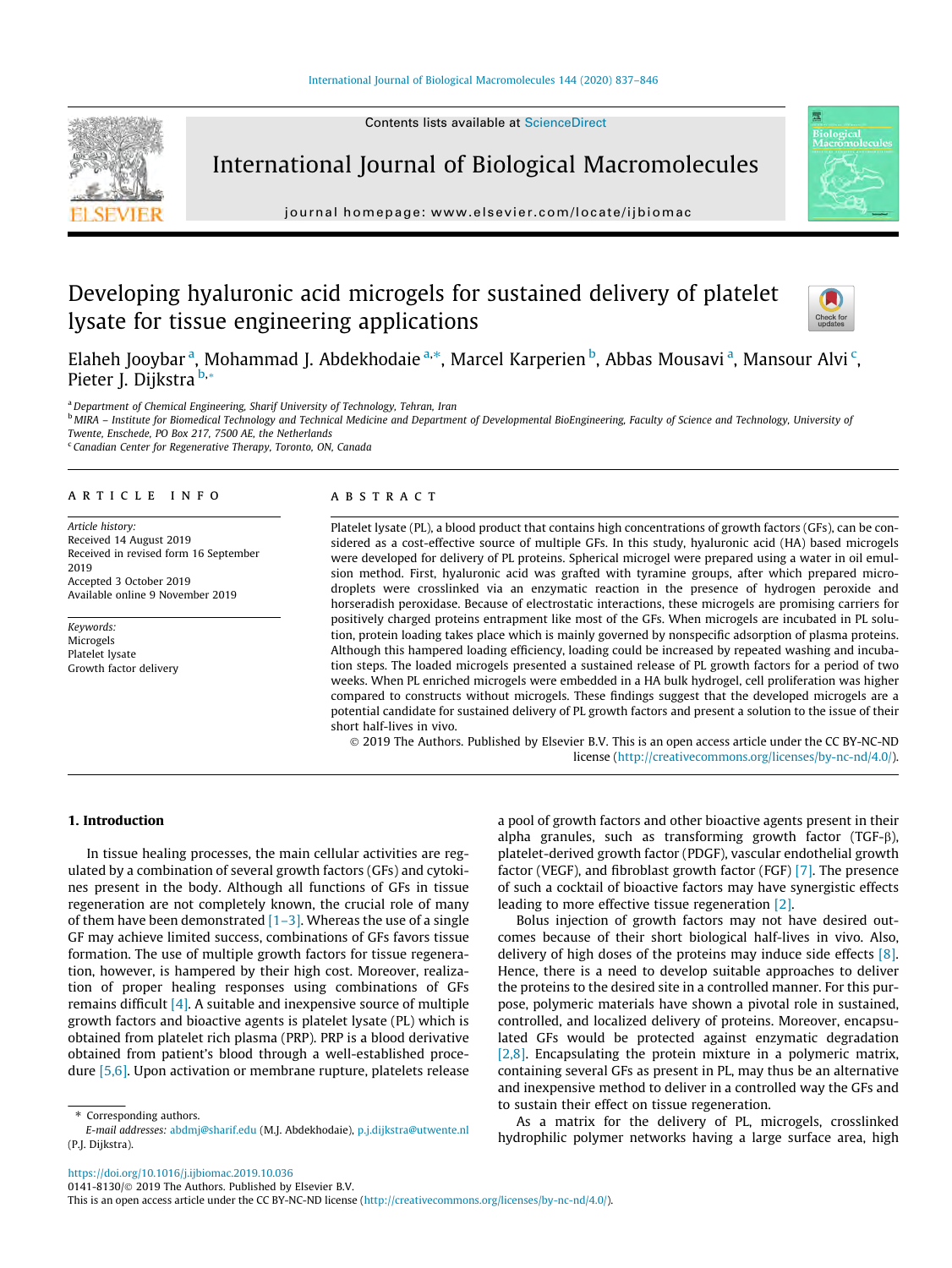water content and tunable size, were selected [\[9–14\]](#page-8-0). Although nano- and microparticulate systems have been widely used for GFs delivery, only a few studies have used PL as an autologous and cost-effective source of growth factors  $[8,12]$ . Santo et al. developed chitosan-chondroitin sulfate nanoparticles to physically adsorb PL on the surface. In this way, the release of PL proteins was extended up to one week [\[15\]](#page-9-0). In another study, hyaluronic acid (HA) microparticles loaded with PL were incorporated in calcium phosphate cements. The release of PL proteins was detectable for up to 8 days, and the expression of osteogenic markers by human adipose stem cells was upregulated [\[16\]](#page-9-0).

A wide range of synthetic and natural polymers have been used so far for fabricating microgels, including PEG [\[17\]](#page-9-0), gelatin [\[18\]](#page-9-0), hya-luronic acid [\[11\],](#page-8-0) alginate [\[19\],](#page-9-0) and chitosan [\[15\]](#page-9-0). Of those, hyaluronic acid (HA), a linear polysaccharide, is a promising biomaterial because of its excellent biocompatibility, biodegradability, and low immunological risks. Also, the presence of different functional groups like hydroxyl and carboxyl groups on the HA molecular chain provides anchors for various chemical modifications [\[11,20–23\]](#page-8-0).

In a previous study, it was demonstrated that hMSCs could be encapsulated in in-situ forming enzymatically crosslinked tyramine conjugated hyaluronic acid (HA-TA) hydrogels and remain alive for a long period of time  $[24]$ . In this study, HA-TA based microgels were prepared to load and release PL proteins. The microgels were fabricated using a water in oil emulsion method followed by enzymatic crosslinking. Also, microgels with different crosslinking densities were produced and the effect of network crosslinking on the swelling ratio, size and protein loading was investigated. hMSCs cell viability and proliferation, by adding PLloaded microgels to the cells directly or indirectly using transwells, were determined. Moreover, microgels and cells encapsulated in bulk hydrogels were studied for their biocompatibility. In the current work, we demonstrated that incorporating PL-loaded microgels into a HA hydrogel is a usable strategy for increasing the bioactivity of the scaffold. In this way, the triad of tissue engineering, using cells, engineered materials, and signaling molecules simultaneously may be used to create functional tissues.

## 2. Materials and methods

## 2.1. Materials

Sodium hyaluronate (MW = 25 kDa) was purchased from Contipro Pharma, the Czech Republic and used without further purification. Tyramine (TA) (99%), anhydrous N,N-dimethylformamide (DMF) (99.8%), N-(3-dimethylaminopropyl)-N'-ethylcarbodiimide hydrochloride (EDAC), N-hydroxysuccinimide (NHS), hydrogen peroxide  $(H_2O_2)$ , horseradish peroxidase (HRP, 325 units/mg solid), Hyaluronidase from bovine testes (lyophilized powder, 400–1000 units/mg), and MES hemisodium salt dry powder were obtained from Sigma-Aldrich and used without further purification. Phosphate buffered saline (PBS, 10 mM, pH 7.4) was purchased from Lonza. All other solvents were purchased from Biosolve (Valkenswaard, The Netherlands) and used as received. 2,2,4- Trimethylpentane (Isooctane) was purchased from Honeywell. Tween 80, Span 80, lysozyme from chicken egg white, bovine serum albumin (BSA) and immunoglobulin G (IgG) were purchased from Sigma-Aldrich. All reagents were used as received unless otherwise noted. Platelet lysate and heparin sodium salt solution (5000 U/mL) were purchased from PL BioScience (Aachen, Germany).

#### 2.2. Macromere synthesis

Tyramine conjugated hyaluronic acid (HA-TA) with a degree of substitution of 17% as determined by  ${}^{1}$ H NMR was synthesized

based on a previous study [\[25\]](#page-9-0). Briefly, sodium hyaluronate  $(1.0 \text{ g})$  was dissolved in 30 mL of PBS and EDAC  $(1.0 \text{ g})$  and NHS (1.3 g) were added. After stirring for 2 h, the product was precipitated in the cold ethanol, filtered and dried at room temperature. The HA with NHS groups (1.0 g) was dissolved in 0.1 M MES buffer (pH 6.1). Then, 4 mL of a tyramine solution in DMF (96 mg/mL) was added to the solution and the mixture was stirred overnight, precipitated in cold ethanol and filtered. The polymer was collected, dissolved in Milli-Q water and transferred to a dialysis tube (Spectrum Labs, MW cut-off 1 kDa). The solution was purified by successively dialyzing against 100 mM sodium chloride solution, a mixture of distilled water and ethanol (5:1) and MilliQ-water, and then lyophilized.

#### 2.3. Preparation of hyaluronic acid-tyramine microgels

HA-TA crosslinked networks could be formed by a HRP catalyzed radical crosslinking reaction using  $H_2O_2$  and the gelation time was controlled by changing the amount of HRP and  $H_2O_2$ . Hyaluronic acid microgels were synthesized with this method using a water in oil emulsion as previously described [\[25\].](#page-9-0) Briefly, 2 mL of a HA-TA solution (5% w/v) containing HRP (1.5 U/mL) was added dropwise into 25 mL of ice cooled isooctane, Span 80 (2.5%  $v/v$ ) and Tween 80 (0.25%  $v/v$ ). The resulting mixture was homogenized using an Ultra-Turrax (T25, IKA Works Inc., USA) at 13500 rpm. To start the crosslinking process, 20  $\mu$ L of a H<sub>2</sub>O<sub>2</sub> solution in PBS with different concentrations was added to the microemulsion to give a  $H_2O_2/TA$  molar ratio of 0.5, 0.3 or 0.1. The reaction proceeded for 30 min to complete crosslinking. The emulsion was broken up by precipitation in ice-cold acetone and particles were collected by centrifugation at 8000 rpm for 5 min. The resulting particles were washed with acetone and ethanol to remove excess oil and dried at room temperature at reduced pressure. To visualize the microgels, they were dispersed in water and imaged using a phase contrast microscopy (Nikon Eclipse TE300 microscope equipped with Nikon Digital Sight DS-fi1 camera). The average diameter of the microgels in the swollen state was determined using Image J software. The microgels made at  $H_2O_2/$ TA molar ratios of 0.5, 0.3, and 0.1 were abbreviated H0.5, H0.3, and H0.1, respectively.

To determine the swelling ratio of microgels, 3 mg of dried microgels were placed in a 2 mL Eppendorf vial and 1 mL of PBS  $(10 \text{ mM}, \text{pH} = 7.4)$  was added. The particles were dispersed using a shaker and incubated at 37  $\degree$ C for 3 h. Microgels were centrifuged at 5000 rpm for 8 min and the excess water was discarded and blotted from microgel pellet and vial. The swelling is expressed as the ratio of weight in the swollen state to dry weight of microgels  $(W_s/W_d)$ .

#### 2.4. Protein encapsulation

Platelet lysate is a mixture of plasma proteins like serum albumin and IgG, and also contains different types of growth factors. In preliminary studies, lysozyme (14 kDa, pI = 11.35  $[26]$ ) was used as a model protein that resembles growth factors in charge and size, like TGF-b1 (25 kDa, pI = 8.83 [\[27\]](#page-9-0)), PDGF-BB (24 kDa, pI = 9.8 [\[28\]\)](#page-9-0), VEGF (27 kDa, pI = 8.5 [\[29\]\)](#page-9-0), and BMP-2 (32 kDa, pI = 8.4 [\[30\]\)](#page-9-0).

In model experiments the capacity of microgels for lysozyme uptake was compared to IgG and BSA which are also present in PL. Dry microgels (2 mg) with different crosslinking densities were incubated with 1 mL of lysozyme, BSA or IgG solutions at a concentration of 500  $\mu$ g/mL. After 16 h incubation, under a 100 rpm constant shaking, the microgels were centrifuged (7000 rpm, 10 min) and the supernatant was removed and analyzed for its protein content using a Bradford Assay (Coomassie protein assay kit, Thermo scientific). Unloaded microgels served as a negative control.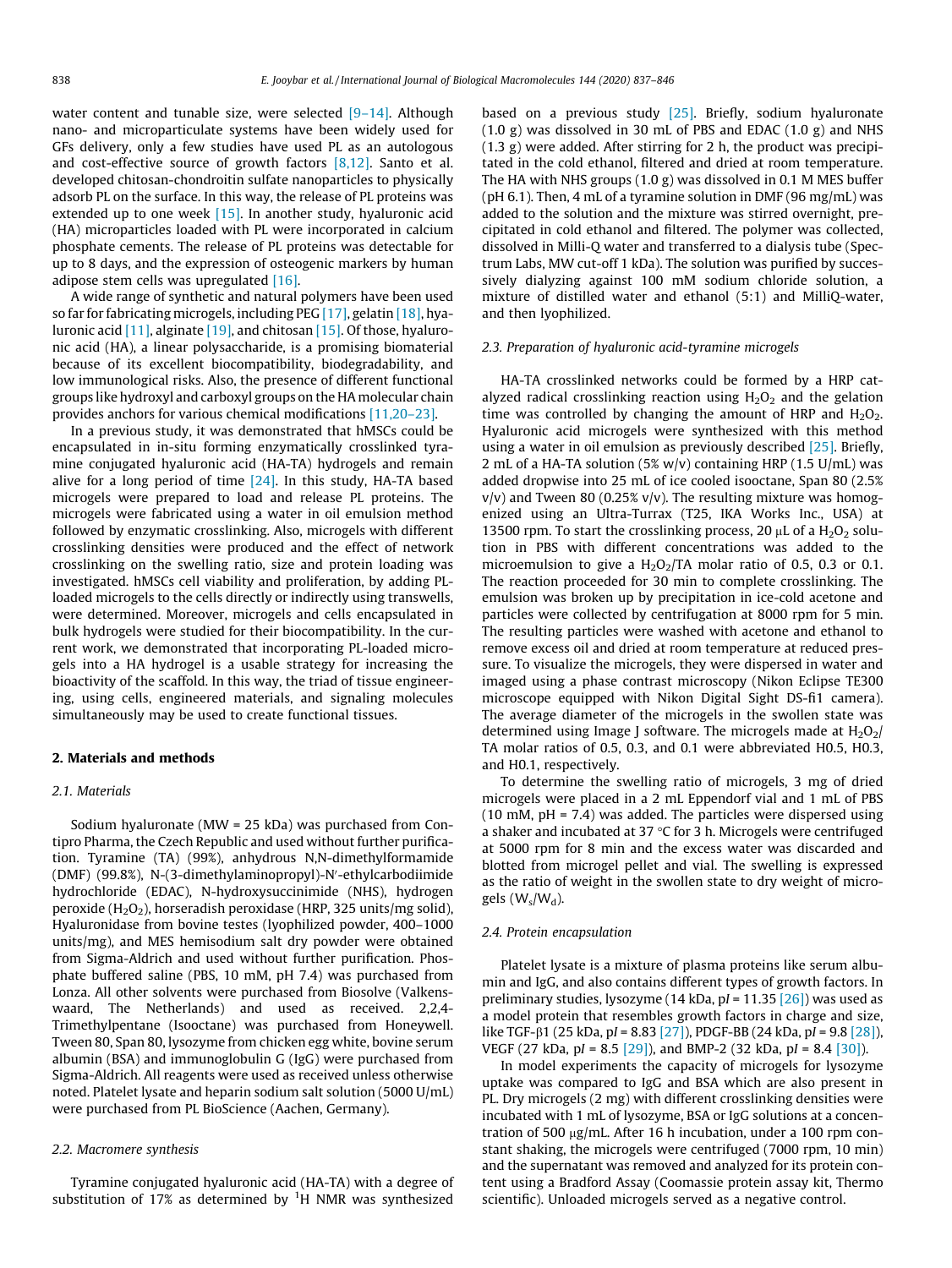To prepare PL-loaded microgels, 5 mg of microgels were incubated in 1 mL of the PL overnight. Subsequent steps were performed as discussed above for single protein loading. The total amount of proteins present in the PL was determined using a Bradford assay, measuring the absorbance spectrophotometrically (Multiskan GO, Thermo Scientific) at 595 nm. The amount of TGF-b1 encapsulated was quantified by an Enzyme-Linked Immunosorbent Assay (ELISA, R&D systems).

### 2.5. In-situ forming hybrid hydrogels

To incorporate PL-loaded microgels in the HA-TA bulk hydrogel network, microgels were dispersed in a 5% w/v solution of HA-TA with a concentration of 10 mg dry microgels/mL. Hydrogel discs of 300 µL with a diameter of 9 mm were prepared in a mold. Hybrid hydrogels were prepared by addition of 20  $\mu$ L of H<sub>2</sub>O<sub>2</sub> (1.5% v/v) and 12  $\mu$ L of a HRP solution in PBS (2 mg/mL, 650 U/ mL). The final concentrations of  $H_2O_2$  and HRP were 9.8 mM and 8 U/mL, respectively. To show the distribution of microgels in the hydrogel, FITC-dextran loaded microgels were used and the construct was imaged by an EVOS digital microscope (Invitrogen, Netherlands).

The mechanical properties of the hydrogel with and without microgels were determined by rheology (Anton Paar Physical NICR 301 rheometer with a 25 mm diameter spindle in the oscillatory mode). The measurements were taken at 37  $\degree$ C and the initial force was kept constant at 0.5 N/m<sup>2</sup>. For these measurements hydrogels were made in a mold with a diameter of 20 mm and height of 3 mm. The storage (G') and loss (G") modulus were recorded using at a strain of 1% and a frequency of 1 Hz.

#### 2.6. In vitro protein release

PL-loaded microgels (3 mg) were placed in a 1.5 mL low protein binding collection tube (Thermo Fisher Scientific) and incubated with 1 mL of PBS (10 mM, pH = 7.4) containing  $0.05\%$  w/v sodium azide (to prevent bacterial growth) under a 100 rpm constant shaking. The release of proteins was monitored over a period of two weeks. At regular time intervals, the microgels were centrifuged (7000 rpm, 10 min), the supernatant was collected and replaced with a fresh medium. The amount of total protein released was assessed using a Bradford assay. Release samples were analyzed for TGF- $\beta$ 1 content via ELISA (human TGF- $\beta$ 1 ELISA kit) according to the manufacturer's protocol.

To compare the release profile of proteins from microgels and microgel/hydrogel hybrid scaffolds, disk-shaped constructs (9 mm in diameter and height of 3 mm) containing 3 mg of dry microgels were transferred to a tube and immersed in 1 mL of PBS containing 0.05% w/v sodium azide. At pre-determined time points, the medium was collected and replaced with an equal amount of fresh medium. The protein content in the medium was assessed as presented above.

## 2.7. Cell response in the presence of PL-loaded microgels

#### 2.7.1. hMSC isolation and pre-culturing

Human bone marrow derived mesenchymal stem cells (hMSCs) were isolated as previously reported [\[31\],](#page-9-0) and cultured in MSC proliferation medium ( $\alpha$ -MEM (Gibco) supplemented with 10% fetal bovine serum (FBS), 1% L-glutamine (Gibco), 0.2 mM ascorbic acid (Gibco), 100 U/mL penicillin, 10  $\mu$ g/mL streptomycin and 1 ng/mL bFGF). The use of human material was approved by a local medical ethical committee. All reagents used were purchased from Invitrogen (Paisley, UK) unless otherwise stated. When hMSCs reached confluence, the cells were detached using 0.25% Trypsin/EDTA (Gibco) and subsequently subcultured or used for experiments.

#### 2.7.2. 2D cell experiments

Before cell experiments, the microgels were sterilized using 70% ethanol and dried under reduced pressure. Human MSCs at passage 4 were cultured in 24 well plates at an initial density of 1000 cells/ cm<sup>2</sup> and allowed to attach for 12 h at 37 °C in a 5% CO<sub>2</sub> incubator. To see the effect of PL-loaded microgels on cell proliferation, following treatments were added to the wells: (1) medium with 10% FBS, (2) medium with 10% PL, (3) 2 mg of PL-loaded microgels in a medium with 1% FBS added on top of the cells, (4) 2 mg of PLloaded microgels in a medium with 1% FBS added in a transwell, and (5) medium with 1% FBS as negative control. For transwell experiments, cells were cultured at the bottom of the plate and the microgels were added above the polycarbonate membrane  $(0.2 \mu m)$  pore size). For wells containing microgels, low serum media (1% FBS in  $\alpha$ -MEM) was used.

To investigate the effect of different concentrations of PL-loaded microgels on cell proliferation, hMSCs were cultured at the bottom of a 48 well-plate and different amounts of microgels (from 0.125 mg to 2 mg) were added on top of the cells. Then, 250  $\mu$ L of low serum medium (1% FBS) was added to each well and the medium was changed every 2 or 3 days. To prevent suction of microgels during medium change, each time half of the medium was discarded and replaced with fresh one.

#### 2.7.3. 3D cell experiments

Isolated hMSCs at passage 4 and PL-loaded microgels were encapsulated in a HA-TA bulk hydrogel. The concentration of microgels was 10 mg/mL and cells were encapsulated at a density of  $2*10^6$  cells/mL. First, 1 mL of HA-TA solution (5% w/v) was added to 10 mg of sterile microgels loaded with PL. The microgels were suspended homogenously by gently pipetting up and down the solution. Next, half of the precursor gel solution was added to a cell pellet and mixed with HRP solution to get a final concentration of 16 U/mL. The other half of the precursor solution was prepared by addition of  $H_2O_2$  (final concentration 19.6 mM). The HRP and  $H_2O_2$ stock solutions were made using PBS. Subsequently, 40  $\mu$ L hydrogels were prepared by mixing 20  $\mu$ L of the solutions in a round bottom 96-well plate. After crosslinking, hydrogels were placed in a non-adherent polystyrene 48 well plate with 500  $\mu$ L of hMSC culture medium without bFGF on top. The medium was exchanged every 2 or 3 days.

## 2.7.4. Cell metabolic activity and DNA quantification

The metabolic activity of the cells, cultured in wells, was measured using a Prestoblue assay (Invitrogen). Briefly, cells at the bottom of the wells were rinsed twice with PBS and incubated with a 10% solution of Prestoblue in culture medium for 2 h. The absorbance was measured using a microplate reader at 530 nm excitation and 590 nm emission.

The DNA content of the cells cultured in 2D and the cell laden hydrogel constructs was assessed via a CyQuant DNA Assay kit according the manufacturer's description (Molecular Probes, Eugene, Oregon, USA), and using a fluorescent plate reader (excitation: 480 nm; emission: 520 nm) (Perkin-Elmer, Victor 3, USA). For determining the DNA content of the cells cultured in 2 D, 250  $\mu$ L of lysis buffer (0.1 M KH2PO4, 0.1 M K2HPO4, and 0.1% v/v Triton X-100, pH 7.8) was added to each well and incubated for one hour at room temperature. Cell laden hydrogel constructs were transferred to 2 mL Eppendorf vials and 1 mL of lysis buffer was added to each sample, homogenized, and incubated for one hour. The standard curve for DNA analysis was generated with  $\lambda$  DNA included in the kit.

Viability of the encapsulated cells in HA-TA hydrogel was assayed by a Live/dead kit at day 1 and 7. The hydrogel constructs were rinsed twice with PBS and then stained with calcein AM/ ethidium homodimer using the Live-dead assay Kit (Invitrogen)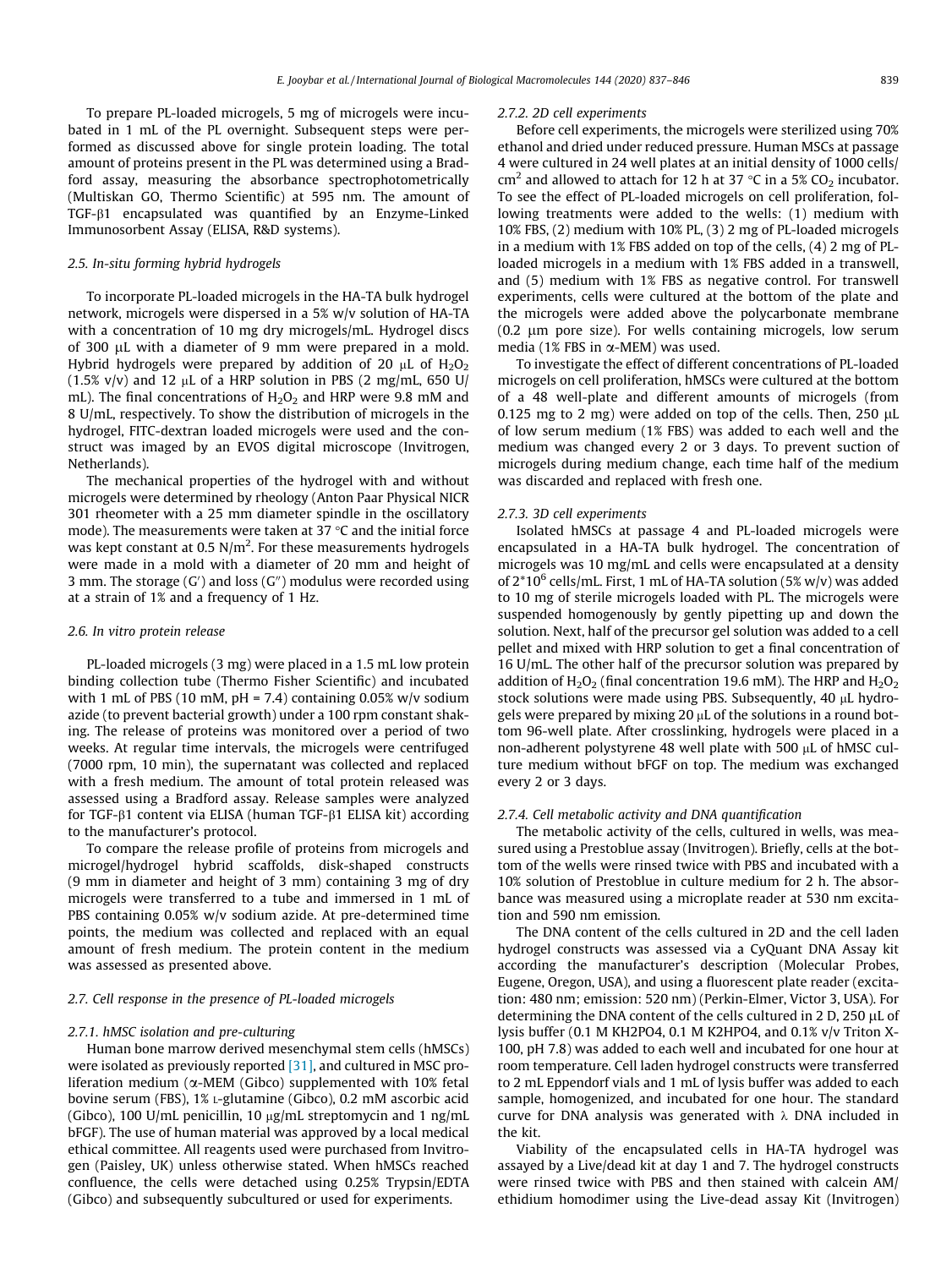<span id="page-3-0"></span>according to the manufacturer's instructions. The cells in hydrogels were visualized using a fluorescence microscope (EVOS). Living cells fluoresce green and the nuclei of dead cells red.

#### 2.8. Statistical analysis:

Each experiment was performed in triplicate. The results are presented as the mean ± standard deviation (SD). Experimental data were analyzed for statistical significance using a one-way analysis of variance (ANOVA) with Turkey's post hoc analysis. Statistical significance was set to \*p-value <0.05, \*\*p-value <0.01, and \*\*\*p-value < $0.001$ .

## 3. Results and discussion

#### 3.1. Preparation of HA-TA microgels

Tyramine was conjugated to the HA successfully in a two-step procedure as shown by  ${}^{1}$ H NMR [\[25\]](#page-9-0). HA-TA microgels were fabricated by addition of  $H_2O_2$  to a microemulsion of HA-TA containing HRP in isooctane as schematically shown in Fig. 1A. Washing and isolation of the microgels afforded dry microgels as a fine powder (Fig. 1B), which could be easily dispersed in water. Microgels with different crosslinking densities were prepared by changing the  $H_2$ -O2/tyramine molar ratio. Microscopic images of the microgels and



Fig. 1. (A) Schematic representation of the preparation of HA-TA microgels by a water in oil emulsion method. (B) Macroscopic appearance of dry microgels. Light microscope images and size distribution of HA-TA microgels prepared at a H<sub>2</sub>O<sub>2</sub>/TA molar ratio of 0.5 (C), 0.3 (D), and 0.1 (E). Scale bars are 100  $\mu$ m. (F) Swelling ratios of H0.5, H0.3 and H0.1 microgels at 37 °C. Error bars are means  $\pm$  SD (n = 3) and \*\*\* p < 0.001.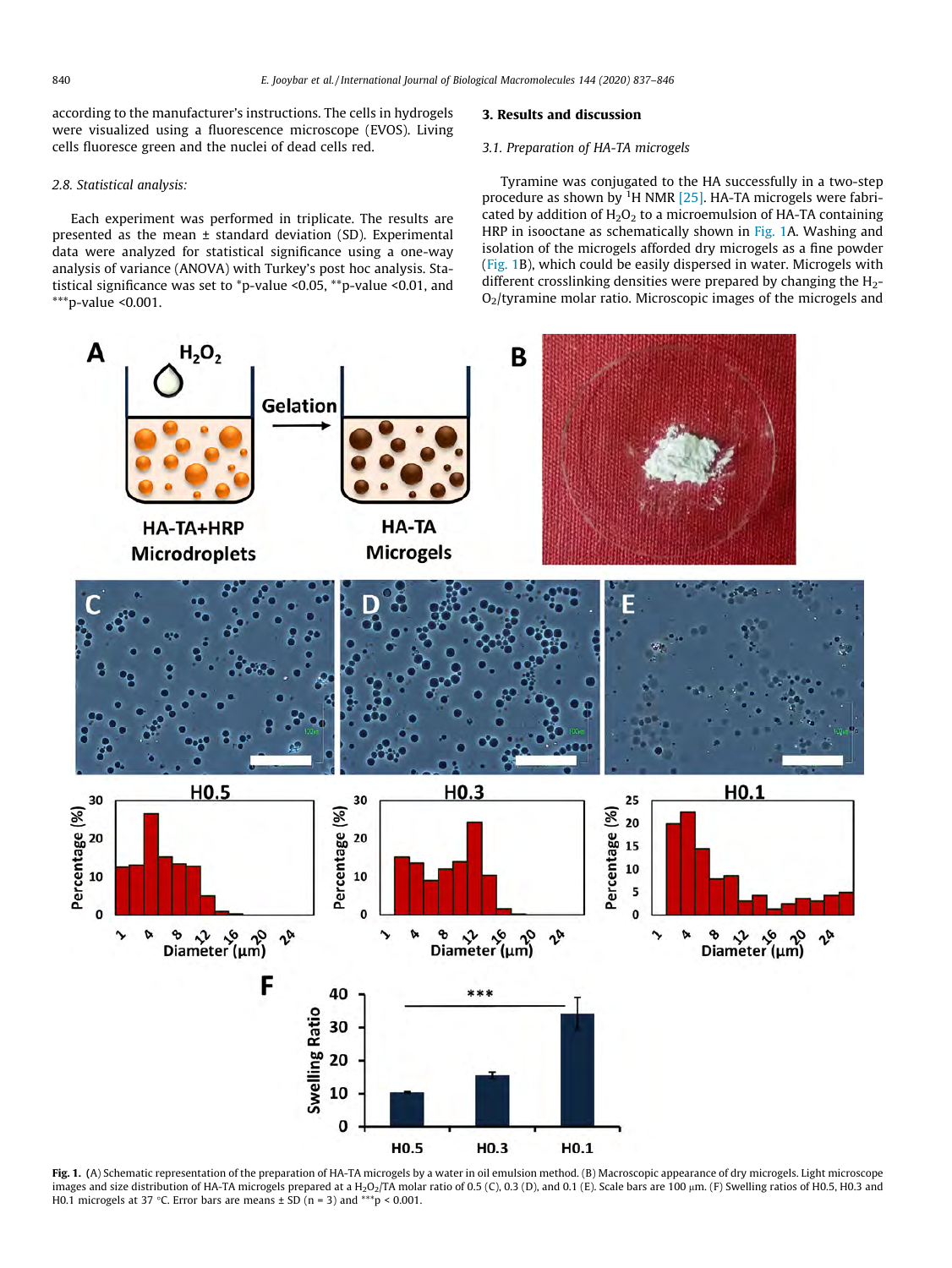<span id="page-4-0"></span>their size distribution analyzed with Image J software are depicted in [Fig. 1](#page-3-0)C–E. Microscopic images of the microgels revealed increasing average diameters of 4.6  $\pm$  3.1, 7.3  $\pm$  4.0, and 8.2  $\pm$  7.9 um for microgels prepared at decreasing  $H_2O_2/TA$  molar ratios (H0.5, H0.3, and H0.1). By lowering the amount of  $H_2O_2$  not only large microgels appeared, but also the dispersity became very broad likely caused by a decrease in the crosslinking density. This is in accordance with previous studies showing that with increasing crosslink density the relative swelling of HA-TA hydrogels decreases [\[24\]](#page-9-0).

The equilibrium swelling ratio of microgels is presented in [Fig. 1F](#page-3-0). As shown, the swelling ratio of H0.5 microgels is significantly lower than that of H0.1 because of a more densely crosslinked network.

The presented HA-based microgels degrade through hydrolysis as shown in a previous study  $[25]$ . The general trend observed was an increase in water content as a result of network cleavage and complete dissolution after four weeks.

## 3.2. Protein loading capacity of HA-TA microgels

In model experiments the protein uptake efficiency of the HA-TA microgels was determined using lysozyme, BSA, and IgG. Lysozyme could resemble the growth factors present in PL in charge and size, and serum albumin and IgG are the main soluble proteins in plasma. As depicted in Fig. 2A, lysozyme was encapsulated in the H0.5 and H0.3 microgels with a good efficiency (~60%). Interestingly, the loading efficiencies of much larger proteins like BSA and IgG were substantially lower; 17% and 14% for H0.3 and ~6% and 7% for H0.5 microgels, respectively. The differences in loading likely relates to the charge and size of the proteins and the crosslinking density of HA-TA microgels. Lysozyme is a positively charged protein at pH 7.4 with an isoelectric point of 11.35, while HA is a neg-atively charged polymer (pI = 2.5 [\[32\]\)](#page-9-0). Therefore, lysozyme can electrostatically bind to HA-TA microgels. Conversely, BSA has an acidic isoelectric point of 4.7  $\left[33\right]$  and is expected to be adsorbed non-specifically and therefore easily washed from the surface of



Fig. 2. (A) Lysozyme, IgG, and BSA loading capacity of HA-TA microgels. (B) Agglomeration of microgels prepared at a H<sub>2</sub>O<sub>2</sub>/TA molar ratio of 0.1 after one day. (C) Schematic representation of PL loading in HA-TA microgels. (D) Loading of TGF- $\beta$ 1 into HA-TA microgels from a PL solution. Error bars were means ± SD (n = 3; \*\*\* and #p < 0.001).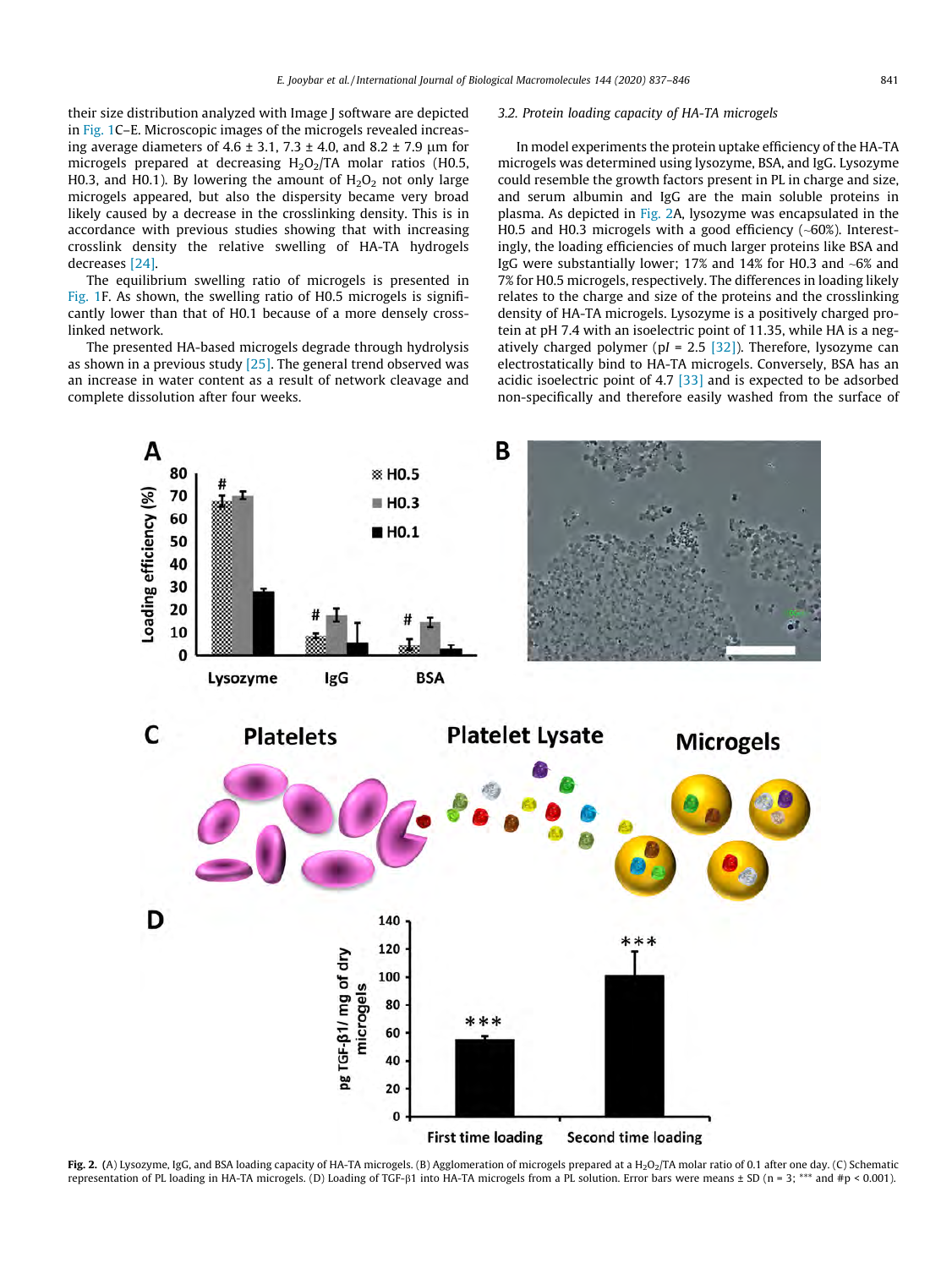the microgels. Although IgG is a neutral protein at physiological conditions, its loading efficiency is as low as BSA. The reason is pos-sibly due to the protein size, 2.5 times larger than BSA [\[34\]](#page-9-0).

There were no significant differences between the lysozyme uptake of H0.3 and H0.5 microgels. However, H0.1 microgels showed a very low capacity for lysozyme loading. The reason could be the agglomeration of the microgels due to incomplete crosslinking at the low  $H_2O_2/TA$  molar ratio ([Fig. 2](#page-4-0)B). These results decided us to select the H0.5 microgels in further studies towards a potential carrier system based on PL, which releases growth factors.

In following experiments, H0.5 microgels (5 mg) were incubated with 1 mL of PL overnight. The loading of PL proteins in microgels is schematically shown in [Fig. 2C](#page-4-0). To assess the amount of TGF- $\beta$ 1 which was present in the PL loaded microgels, the supernatant was removed and replaced with 1 mL of hyaluronidase solution (200 U/mL). The microgels were completely degraded after overnight incubation at 37  $\degree$ C. The amount of TGF- $\beta$ 1 in the solution was measured by ELISA and the results are shown in [Fig. 2D](#page-4-0). The concentration of TGF- $\beta$ 1 in the PL solution used in this study was approximately 70 ng/mL. The total amount of TGF- $\beta$ 1 loaded in the microgels was 277 pg (55.4 pg/mg dry microgels) which was much lower than the initial amount of  $TGF- $\beta$ 1 present in PL$ ([Fig. 2D](#page-4-0)). This low loading efficiency may be caused by the relatively large amounts of plasma proteins like serum albumin and IgG. These proteins, although less efficiently taken up (vide supra) may cover the surface of the microgels and hinder the uptake of growth factors. These loaded microgels were therefore washed one time with PBS and again incubated with 1 mL of PL. In this way, the amount of loaded TGF- $\beta$ 1 increased to ~506 pg (101.2 pg/mg dry microgels) [\(Fig. 2](#page-4-0)D). To determine the capacity of HA-TA microgels for growth factor loading without the presence of plasma proteins, the microgels were incubated with 100 ng TGFb1 in 1 mL of PBS which afforded an uptake of 97%. It can be concluded that HA-TA microgels have a high loading capacity of cationic proteins like growth factors present in PL, but the presence of plasma proteins in relative high concentrations interfere with their binding. Decreasing the concentration of albumin and IgG in PL with respect to the growth factors may be an effective strategy to increase the loading efficiency of most of the PL growth factors.

#### 3.3. Hybrid hydrogels

Microgels can be utilized alone or in combination with threedimensional hydrogel structures (hybrid hydrogels) [\[35–37\].](#page-9-0) To efficiently prepare such hybrid hydrogels the distribution of the microgels in a bulk HA-TA hydrogel was tested. To this extend FITC-dextran loaded microgels were mixed with a HA-TA solution which was subsequently enzymatically crosslinked using HRP and  $H<sub>2</sub>O<sub>2</sub>$  (Fig. 3A). Results showed that the microgels could be homogeneously distributed in the bulk hydrogel (Fig. 3B). The storage modulus  $(\hat{G})$  and loss modulus  $(G)$  of standard sized HA-TA hydrogels (20 mm in diameter and 3 mm thickness), prepared at a  $H_2O_2$ / TA molar ratio of 0.5, were determined at 37  $\degree$ C by oscillatory rheology. Hydrogels with and without HA-TA microgels showed G' values of 5400 and 3700 Pa, respectively (Fig. 3C). The G $\prime\prime$  values of hydrogels with microgels, however, were slightly higher which may be due to a somewhat lower crosslinking efficiency.

#### 3.4. In vitro release of PL proteins

The release profiles of PL proteins from H0.5 microgels and from microgel/hydrogel constructs during 14 days were determined and



Fig. 3. (A) Macroscopic appearance of a HA-TA hydrogel. (B) Uniform distribution of HA-TA microgels loaded with FITC-dextran and incorporated in a HA-TA bulk hydrogel, scale bar is 400 μm. (C) Storage (G′) and loss moduli (G″) of HA-TA hydrogels with and without incorporated microgels.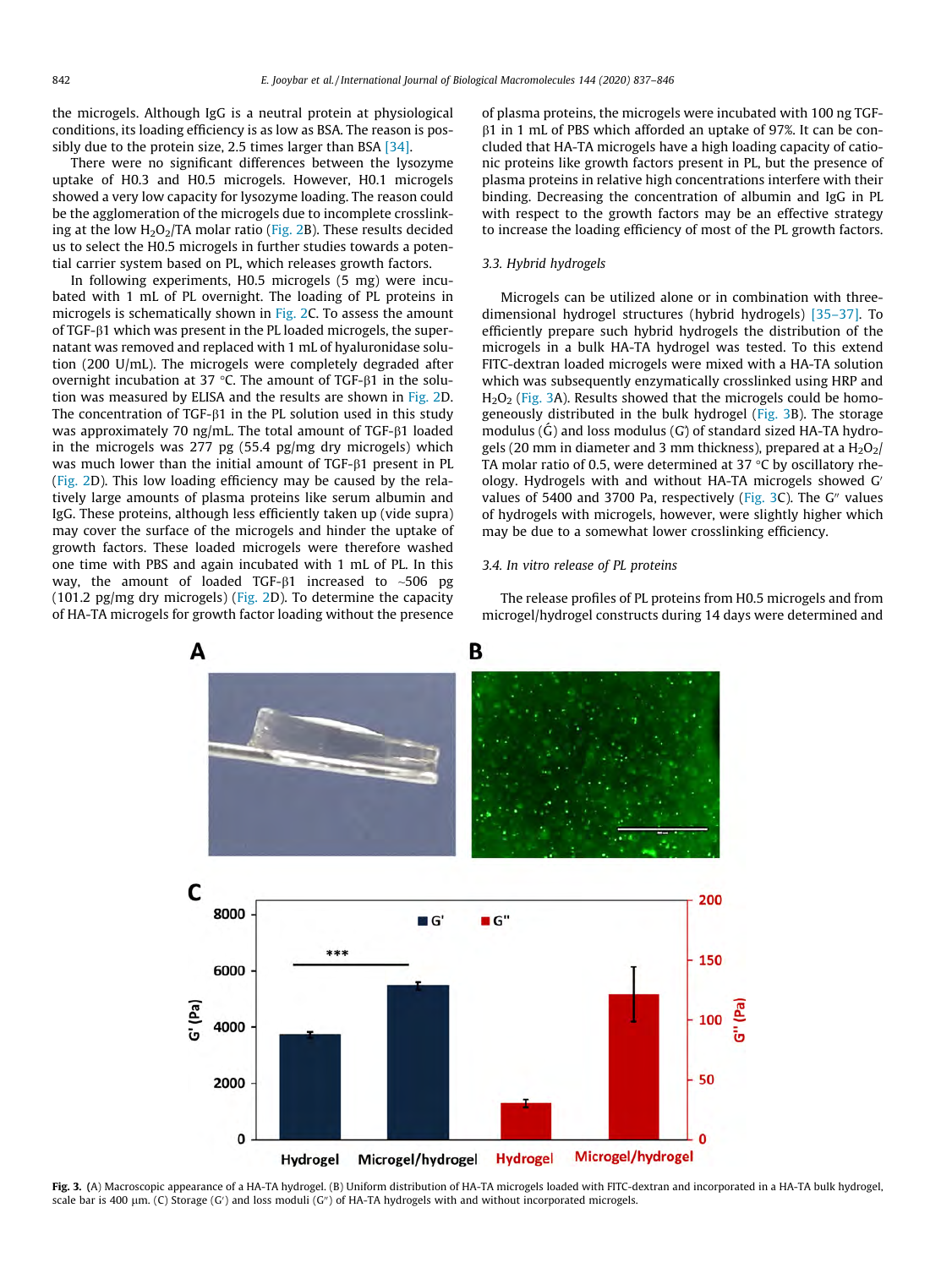

Fig. 4. In vitro PL-proteins release profiles. (A) Total protein release measured by a Bradford assay from microgels and microgel/hydrogel constructs. (B) The release of TGF- $\beta$ 1 from PL-loaded microgels. Error bars are means  $\pm$  SD (n = 3).

the results are depicted in Fig. 4. The released amount of total proteins and TGF-β1 were analyzed by a Bradford assay and ELISA, respectively. As shown in Fig. 4A, proteins were released from PL-loaded microgels during the initial stages of incubation. This was expected because albumin and IgG, which represent  $79 \pm 1\%$ of PL proteins, [\[38\]](#page-9-0) were adsorbed non-specifically to the negatively charged HA-TA microgels, and consequently washed out rapidly. However, when an equal amount of PL-loaded microgels were embedded in HA-TA hydrogels slower and sustained release was achieved and this burst effect was largely reduced.

The cumulative TGF- $\beta$ 1 release profile from the microgels showed a fast release up to 40% during the first 7 h followed by a more sustained release (Fig. 4B). Remarkably, the release of TGF-b1 from the PL loaded microgels in the hybrid hydrogels was not detectable showing the entrapment of the protein in the structure of the hydrogel. Hence, the results show the capability of HA-TA microgels for growth factor release which can be further modulated by incorporating the PL loaded microgels in a bulk hydrogel.

## 3.5. Effect of platelet lysate released from microgels on cell biological activities

Human platelet lysate has previously been introduced as an alternative to FBS in cell culturing [\[38,39\]](#page-9-0). The applied human PL was therefore first tested on cell proliferation. Human MSCs were cultured in a medium supplemented with 10% FBS or 10% PL, and clearly, cells were more confluent in PL media after 3 days of culture (Fig. 5 A and B). To show if the PL-loaded microgels provide an anticipated enhancement of cell proliferation, cells were seeded at the bottom of a 24 well plate and PL-loaded microgels were placed on top of the cells (direct contact) or above using a transwell (Fig. 5C). Fig. 5D shows the hMSCs cultured in direct contact with microgels after three days.

The proliferation of cells in the wells supplemented with PLloaded microgels, in comparison to the negative control (medium with 1% FBS), was enhanced [\(Fig. 6](#page-7-0)A). Non-loaded microgels did not have any effect on cell proliferation. The proliferation rate of the cells was higher when the loaded microgels were in direct contact with the cells compared to microgels separated via a transwell



Fig. 5. Representative images of hMSCs cultured for 3 days in medium supplemented with (A) 10% FBS or (B) 10% PL. (C) Schematic representation of experiments using PLloaded microgels and cells, in direct contact or separated by a trans-well. (D) Microscopic image of cells cultured with microgels in direct contact. Scale bars are 100 µm.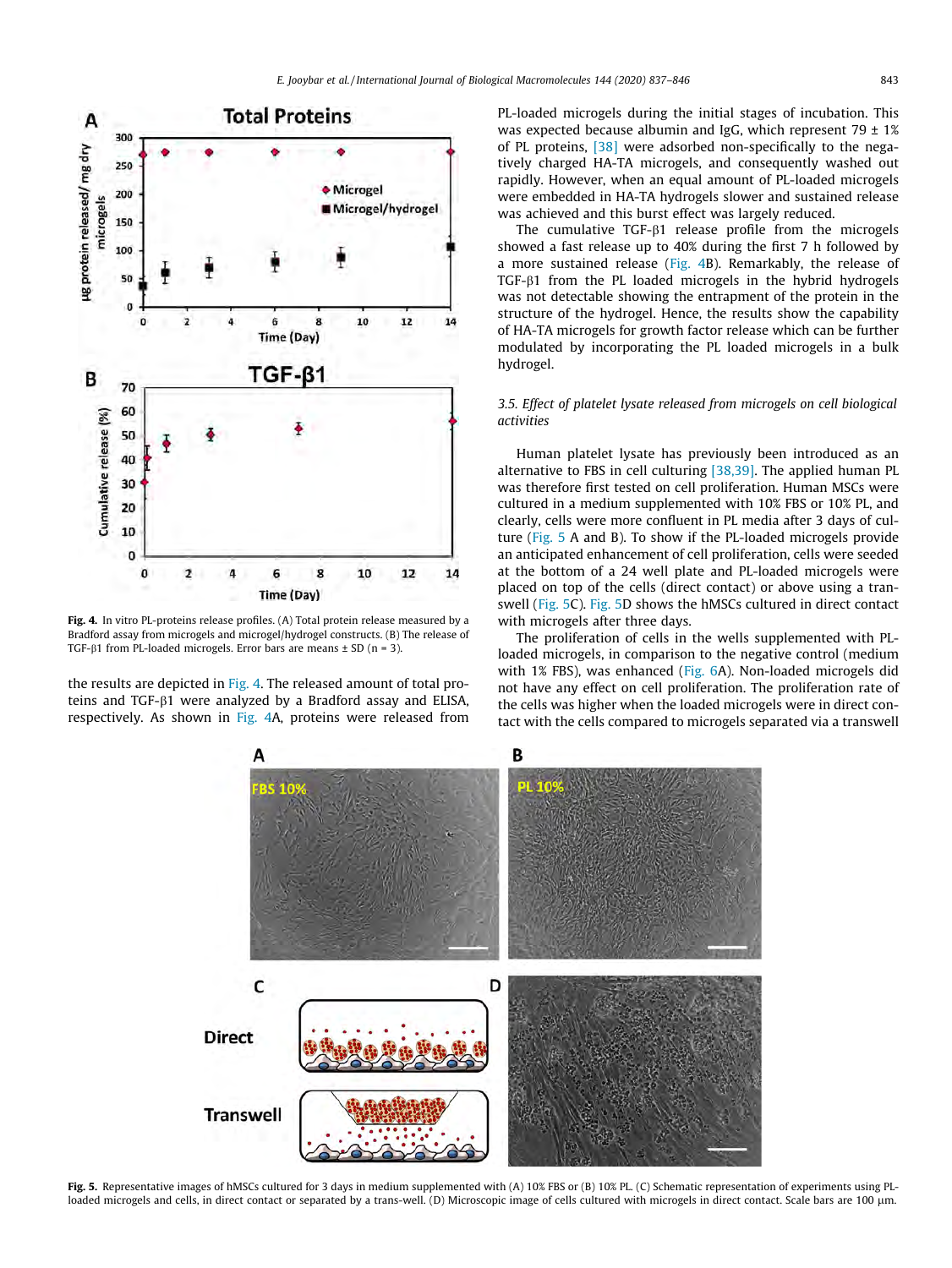<span id="page-7-0"></span>

Fig. 6. (A) Response of hMSCs to PL-loaded microgels in a 2D experiment. Proliferation rate of hMSCs cultured in medium with 10% FBS, 10% PL, PL-loaded microgels in medium with 1% FBS, and low serum media (1% FBS). (B) DNA content of cells cultured at different conditions. (C) Metabolic activity of hMSCs cultured in direct contact with PL-loaded microgels at various concentrations (0.5–8 mg/mL). Error bars were means ± SD (n = 3; \*p < 0.05, \*\*p < 0.01, and \*\*\*p < 0.001).

insert. However, the effect of the PL proteins released from microgels in the transwell was clearly observed in comparison to the negative control.

Cell proliferation was confirmed by measuring the total DNA content ([Fig. 7](#page-8-0)B). The total amount of DNA of cells treated with PL-loaded microgels at every time point was apparently higher than the negative control (low serum media). Cells cultured in direct contact with loaded microgels exhibited a higher DNA content compared to cells cultured with microgels separated by a transwell. In general, in stagnant environments a concentration boundary layer is formed that may act as a barrier for solute transfer  $[40,41]$ . When microgels are located above the membrane the formation of this boundary layer may reduce access to growth factors which likely explains the reduced proliferation.

Significant differences were observed between the metabolic activities of hMSCs treated with different concentrations of PLloaded microgels in direct contact (Fig. 6C). Even a low concentration of microgels (0.5 mg/mL) had a positive effect on cell proliferation compared to the negative control. Furthermore, cell proliferation was promoted when using higher amounts of PLloaded microgels. The ability of PL to enhance cell proliferation is in line with earlier studies [\[42,43\]](#page-9-0).

It was shown in a previous study  $[24]$  that injectable HA-TA hydrogels can act as a carrier for cell delivery because hyaluronic acid is biocompatible and the enzymatic crosslinking is performed under mild conditions. Incorporation of PL in the bulk hydrogel increased cell attachment and promoted chondrogenesis. In following experiments, PL proteins were loaded in the microgels to act as a PL protein delivery system and together with hMSCs encapsulated in HA-TA hydrogels as schematically depicted in [Fig. 7](#page-8-0)A. The viability of the encapsulated hMSCs as determined using a Live/Dead assay [\(Fig. 7](#page-8-0)B) was high (>95%) in all samples at days 1 and 7.

[Fig. 7C](#page-8-0) shows the DNA content of each hydrogel over time. The DNA content in bulk hydrogels without loaded microgels decreased somewhat in time but was restored in hydrogels loaded with PL loaded microgels. The effects of the presence of different growth factors in PL has been reported in previous studies [\[44,45\].](#page-9-0) It may be concluded that the hydrogel constructs loaded with PL-loaded microgels show bioactivity to a certain extend. Besides that, microgels could protect the cargo in the process of scaffold fabrication and thus the growth factors would be less susceptible to loss in activity.

The GFs present in PL are known to have effects on wound healing  $[1]$ , chondrogenesis  $[46]$ , and osteogenesis  $[47]$ . Also, PL growth factors promote chemotactic migration of mesenchymal stem cells [\[44\]](#page-9-0). Therefore, combining PL with biomaterials to maintain the beneficial effects of PL over a longer period of time is of interest and has received more attention recently  $[46,48,49]$ . However, the PL content depends on its preparation method, activation, initial platelet concentration, and donor [\[50–53\]](#page-9-0).

## 4. Conclusions

In this study, HA-TA microgels were prepared by enzymatic crosslinking of HA-TA microdroplets in the presence of HRP enzyme and  $H_2O_2$ . The resulting microgels can be dispersed easily in the aqueous phase, and are suitable for uptake of positively charged proteins and growth factors such as present in PL. HA-TA microgels are able to load platelet lysate and release the growth factors as demonstrated for TGF- $\beta$ 1. By incorporating the PL-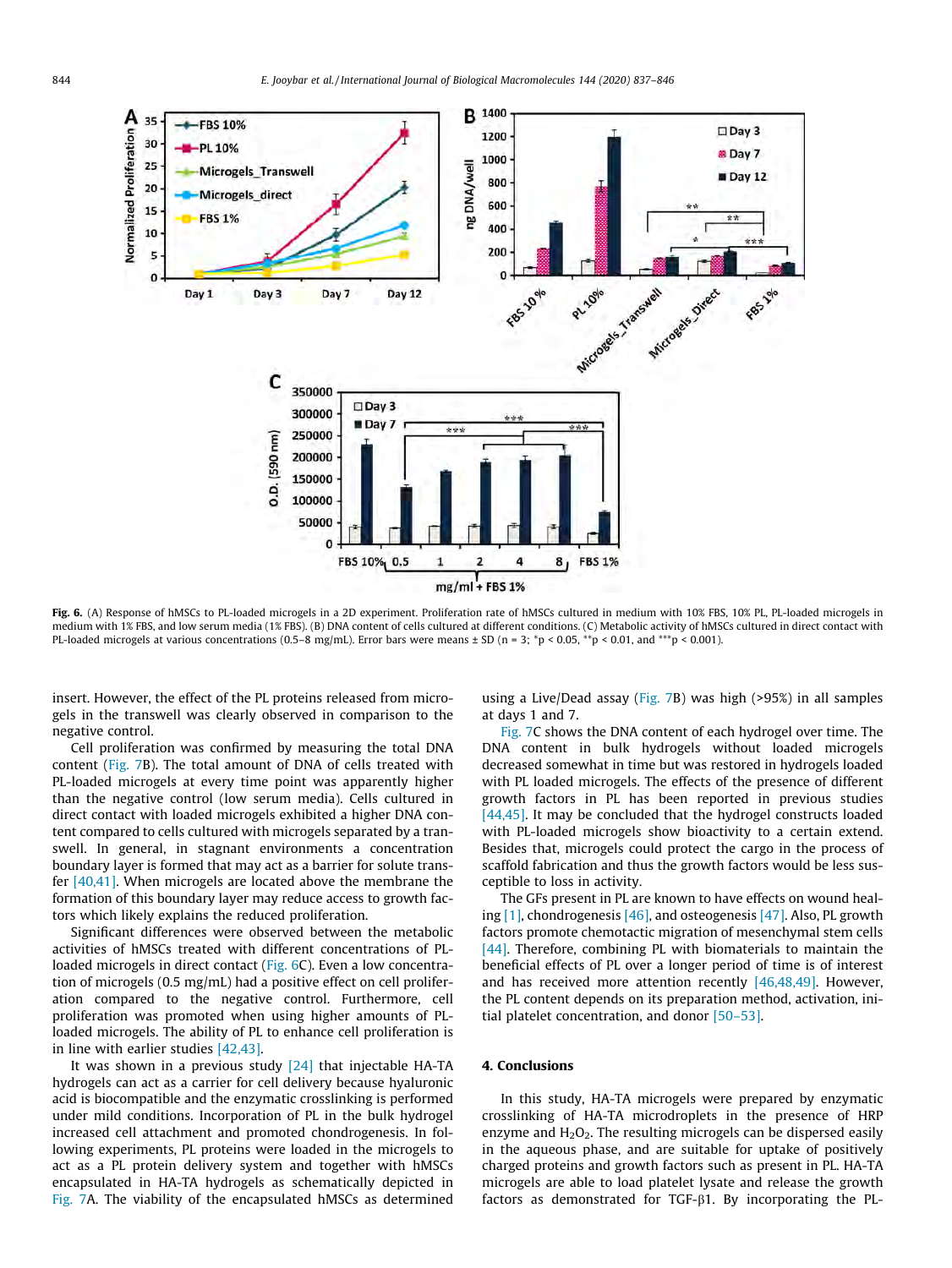<span id="page-8-0"></span>

Fig. 7. Cell response to PL-loaded microgels in 3D experiments. (A) Schematic representation of a HA-TA hydrogel containing cells and loaded microgels. (B) Live/dead staining of hMSCs encapsulated in HA-TA hydrogels with and without PL-loaded microgels at days 1 and 7, scale bars are 400 lm. (C) DNA content of encapsulated hMSCs in hydrogel constructs in time. Error bars were means  $\pm$  SD (n = 3; \*\*\*p < 0.001; ns: not significant).

loaded microgels in an HA-TA bulk hydrogel with hMSCs revealed a higher proliferation. As shown, by consecutive incubation with PL and washing, the loading of GFs was improved, mainly as result of removal of the non-specific adsorption of large proteins. This may be further increased by using heparin tyramine conjugates in the preparation of microgels. The proposed HA-TA microgels and microgel/hydrogel constructs are injectable at tissue defect sites to deliver platelet lysate GFs and hold high clinical potential for various applications in tissue regeneration.

### Acknowledgments

This project has received funding from the European Union's Horizon 2020 research and innovation program under grant agreement No 691128, and Iranian National Science Foundation (INSF) under grant number 94004082.

## Declaration of Competing Interest

The authors declare no conflict of interest.

## Appendix A. Supplementary data

Supplementary data to this article can be found online at [https://doi.org/10.1016/j.ijbiomac.2019.10.036.](https://doi.org/10.1016/j.ijbiomac.2019.10.036)

#### References

- [1] [M. Mori, S. Rossi, M.C. Bonferoni, F. Ferrari, G. Sandri, F. Riva, C. Del Fante, C.](http://refhub.elsevier.com/S0141-8130(19)36477-3/h0005) [Perotti, C. Caramella, Calcium alginate particles for the combined delivery of](http://refhub.elsevier.com/S0141-8130(19)36477-3/h0005) [platelet lysate and vancomycin hydrochloride in chronic skin ulcers, Int. J.](http://refhub.elsevier.com/S0141-8130(19)36477-3/h0005) [Pharm. 461 \(1–2\) \(2014\) 505–513.](http://refhub.elsevier.com/S0141-8130(19)36477-3/h0005)
- [2] [F. Chen, M. Zhang, Z. Wu, Toward delivery of multiple growth factors in tissue](http://refhub.elsevier.com/S0141-8130(19)36477-3/h0010) [engineering, Biomaterials 31 \(24\) \(2010\) 6279.](http://refhub.elsevier.com/S0141-8130(19)36477-3/h0010)
- [3] [E. Anitua, M. Sanchez, G. Orive, I. Andía, The potential impact of the](http://refhub.elsevier.com/S0141-8130(19)36477-3/h0015) [preparation rich in growth factors \(PRGF\) in different medical fields,](http://refhub.elsevier.com/S0141-8130(19)36477-3/h0015) [Biomaterials 28 \(31\) \(2007\) 4551–4560](http://refhub.elsevier.com/S0141-8130(19)36477-3/h0015).
- [4] [E. Anitua, M. Sánchez, G. Orive, Potential of endogenous regenerative](http://refhub.elsevier.com/S0141-8130(19)36477-3/h0020) [technology for in situ regenerative medicine, Adv. Drug Deliv. Rev. 62 \(7–8\)](http://refhub.elsevier.com/S0141-8130(19)36477-3/h0020) [\(2010\) 741–752](http://refhub.elsevier.com/S0141-8130(19)36477-3/h0020).
- [5] [E. Anitua, M. Sánchez, A.T. Nurden, P. Nurden, G. Orive, I. Andía, New insights](http://refhub.elsevier.com/S0141-8130(19)36477-3/h0025) [into and novel applications for platelet-rich fibrin therapies, Trends](http://refhub.elsevier.com/S0141-8130(19)36477-3/h0025) [Biotechnol. 24 \(5\) \(2006\) 227–234.](http://refhub.elsevier.com/S0141-8130(19)36477-3/h0025)
- [6] [S.C.N.D. Santos, Ó. Sigurjonsson, C.D. Custódio, J.F.C.D. Mano, Blood plasma](http://refhub.elsevier.com/S0141-8130(19)36477-3/h0030) [derivatives for tissue engineering and regenerative medicine therapies, Tissue](http://refhub.elsevier.com/S0141-8130(19)36477-3/h0030) [Eng. Part B: Rev. 24 \(6\) \(2018\) 254–262](http://refhub.elsevier.com/S0141-8130(19)36477-3/h0030).
- [7] [G. Intini, The use of platelet-rich plasma in bone reconstruction therapy,](http://refhub.elsevier.com/S0141-8130(19)36477-3/h0035) [Biomaterials 30 \(28\) \(2009\) 4956–4966](http://refhub.elsevier.com/S0141-8130(19)36477-3/h0035).
- [8] [P. Tayalia, D.J. Mooney, Controlled growth factor delivery for tissue](http://refhub.elsevier.com/S0141-8130(19)36477-3/h0040) [engineering, Adv. Mater. 21 \(32–33\) \(2009\) 3269–3285](http://refhub.elsevier.com/S0141-8130(19)36477-3/h0040).
- [9] [S.C. Leeuwenburgh, J. Jo, H. Wang, M. Yamamoto, J.A. Jansen, Y. Tabata,](http://refhub.elsevier.com/S0141-8130(19)36477-3/h0045) [Mineralization, biodegradation, and drug release behavior of gelatin/apatite](http://refhub.elsevier.com/S0141-8130(19)36477-3/h0045) [composite microspheres for bone regeneration, Biomacromolecules 11 \(10\)](http://refhub.elsevier.com/S0141-8130(19)36477-3/h0045) [\(2010\) 2653–2659.](http://refhub.elsevier.com/S0141-8130(19)36477-3/h0045)
- [10] [J.K. Oh, D.I. Lee, J.M. Park, Biopolymer-based microgels/nanogels for drug](http://refhub.elsevier.com/S0141-8130(19)36477-3/h0050) [delivery applications, Prog. Polym. Sci. 34 \(12\) \(2009\) 1261–1282.](http://refhub.elsevier.com/S0141-8130(19)36477-3/h0050)
- [11] [X. Jia, Y. Yeo, R.J. Clifton, T. Jiao, D.S. Kohane, J.B. Kobler, S.M. Zeitels, R. Langer,](http://refhub.elsevier.com/S0141-8130(19)36477-3/h0055) [Hyaluronic acid-based microgels and microgel networks for vocal fold](http://refhub.elsevier.com/S0141-8130(19)36477-3/h0055) [regeneration, Biomacromolecules 7 \(12\) \(2006\) 3336–3344](http://refhub.elsevier.com/S0141-8130(19)36477-3/h0055).
- [12] [X. Xu, A.K. Jha, R.L. Duncan, X. Jia, Heparin-decorated, hyaluronic acid-based](http://refhub.elsevier.com/S0141-8130(19)36477-3/h0060) [hydrogel particles for the controlled release of bone morphogenetic protein 2,](http://refhub.elsevier.com/S0141-8130(19)36477-3/h0060) [Acta Biomater. 7 \(8\) \(2011\) 3050–3059.](http://refhub.elsevier.com/S0141-8130(19)36477-3/h0060)